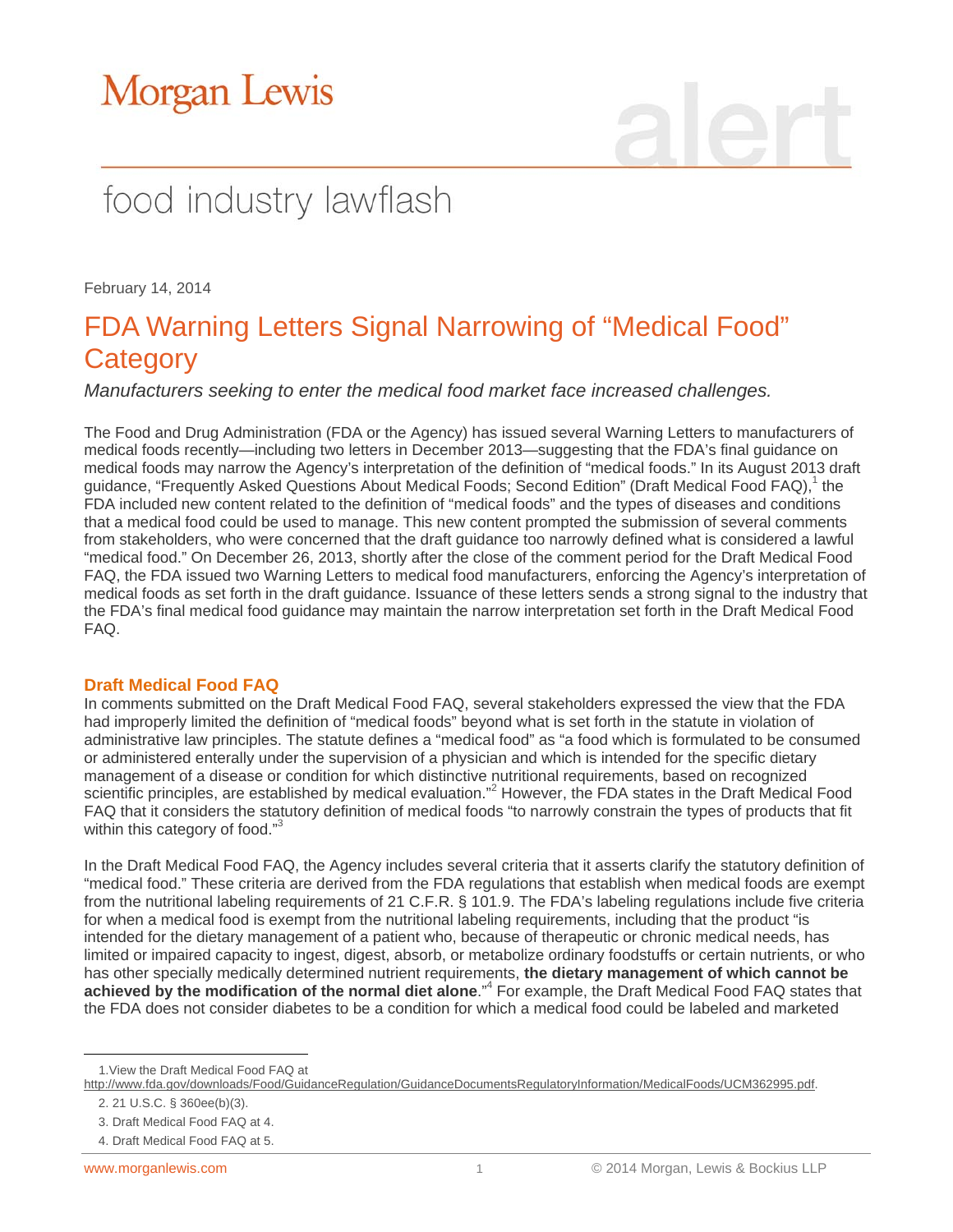## **Morgan Lewis**

because a "regular diet can be modified to meet the needs" of a diabetic individual.<sup>5</sup> Comments submitted to the FDA state that this criterion—that a medical food must be intended to manage a dietary condition that cannot be managed "by the modification of the normal diet alone"—is neither included in the statutory definition of "medical foods" nor in any regulation defining "medical foods." Therefore, commenters expressed that any such definitional criteria that would be enforced against manufacturers should undergo notice-and-comment rulemaking and be promulgated as regulations rather than guidance.

#### **Warning Letters**

Notwithstanding the concerns expressed about the FDA's statutory authority, the Agency issued four Warning Letters to manufacturers of "medical foods" between April and December 2013.<sup>6</sup> In each of these letters, the FDA asserted that the products being sold did not meet the definition of "medical foods" because they were not intended to manage a dietary condition that has "distinctive nutritional requirements." The products identified in these Warning Letters were intended to manage a wide variety of patient conditions, including neuropathy, cardiovascular disease, inflammatory bowel disease, asthma, peripheral artery disease, chronic fatigue syndrome, fibromyalgia, Crohn's disease, Alzheimer's disease, polycystic ovarian syndrome, and diabetes.

In each of the four letters, the FDA cited its general view that medical foods are intended to treat conditions that cannot be treated by the modification of the normal diet alone. In one of the letters, the FDA specifically applied this criterion against a manufacturer marketing a product intended for patients with diabetes, stating that it was "not aware of any distinctive nutritional requirement or unique nutrient need for patients with Type 2 Diabetes that cannot be met through dietary modification alone." Notably, medical foods for diabetics were a particular focus of comments submitted to the FDA docket on the Draft Medical Food FAQ.

#### **Implications**

The Agency has long made it clear that designation as a medical food is a narrow and restrictive process. Ingredient manufacturers exploring potential medical food pathways should carefully consider the recent Warning Letters in view of their nutritional data and research for bringing a medical food product to market. Because the FDA does not require prior review and clearance or approval of a medical food, the first contact from the Agency may come in the form of a Warning Letter.

The FDA is currently reviewing the stakeholder comments on the draft guidance and has not indicated when the final guidance will be issued. It will be important for the medical food industry to monitor the status of the guidance and any continued enforcement efforts, to determine whether the Agency will be responsive to the industry's comments and revise its interpretation of the medical food category or continue to enforce the more limiting criteria set forth in the nutritional labeling regulations.

#### **Contacts**

 $\overline{a}$ 

If you have any questions or would like more information on the issues discussed in this LawFlash, please contact any of the following Morgan Lewis lawyers:

#### **Washington, D.C.**

M. Elizabeth Bierman 202.739.5206 mebierman@morganlewis.com Robert G. Hibbert 202.739.5611 rhibbert@morganlewis.com Anthony "Tony" Pavel 202.739.5612 apavel@morganlewis.com

http://www.fda.gov/iceci/enforcementactions/warningletters/2013/ucm351906.htm; http://www.fda.gov/iceci/enforcementactions/warningletters/2013/ucm367142.htm; http://www.fda.gov/iceci/enforcementactions/warningletters/2013/ucm381320.htm; and http://www.fda.gov/iceci/enforcementactions/warningletters/2013/ucm381353.htm.

<sup>5.</sup> Draft Medical Food FAQ at 12.

<sup>6.</sup> View the FDA's 2013 Warning Letters on medical foods at